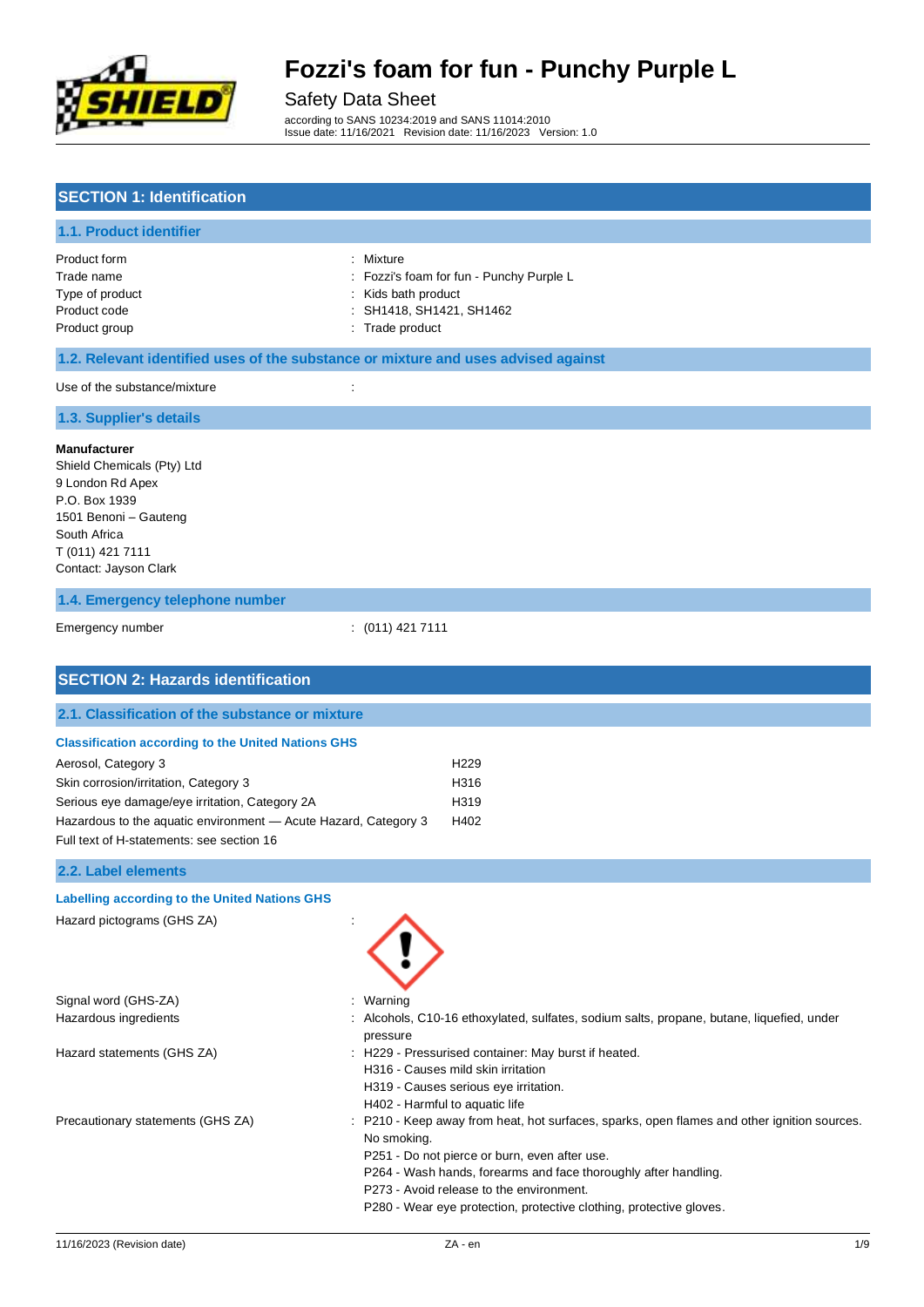## Safety Data Sheet

according to SANS 10234:2019 and SANS 11014:2010

|                                                                    | P305+P351+P338 - IF IN EYES: Rinse cautiously with water for several minutes. Remove<br>contact lenses, if present and easy to do. Continue rinsing.<br>P332+P313 - If skin irritation occurs: Get medical advice.<br>P337+P313 - If eye irritation persists: Get medical advice.<br>P410+P412 - Protect from sunlight. Do not expose to temperatures exceeding 50 °C.<br>P501 - Dispose of contents and container to a licensed hazardous-waste disposal<br>contractor or collection site except for empty clean containers which can be disposed of as<br>non-hazardous waste. |
|--------------------------------------------------------------------|----------------------------------------------------------------------------------------------------------------------------------------------------------------------------------------------------------------------------------------------------------------------------------------------------------------------------------------------------------------------------------------------------------------------------------------------------------------------------------------------------------------------------------------------------------------------------------|
| 2.3. Other hazards                                                 |                                                                                                                                                                                                                                                                                                                                                                                                                                                                                                                                                                                  |
| Adverse physicochemical, human health and<br>environmental effects | : Pressurised container: May burst if heated, Causes mild skin irritation, Causes serious eye<br>irritation, Harmful to aquatic life                                                                                                                                                                                                                                                                                                                                                                                                                                             |

## **SECTION 3: Composition/information on ingredients**

#### **3.1. Substances**

#### Not applicable

#### **3.2. Mixtures**

| <b>Name</b>                                          | <b>Product identifier</b> | $\frac{9}{6}$ | <b>Classification according to the</b><br><b>United Nations GHS</b>          |
|------------------------------------------------------|---------------------------|---------------|------------------------------------------------------------------------------|
| butane, liquefied, under pressure                    | CAS-No.: 106-97-8         | $5.0 - 10.0$  | Pyr. Gas Not classified<br>Flam. Gas 1, H220<br>Aquatic Acute 2, H401        |
| propane                                              | CAS-No.: 74-98-6          | $1.0 - 5.0$   | Pyr. Gas Not classified<br>Flam. Gas 1, H220<br>Aquatic Acute Not classified |
| Alcohols, C10-16 ethoxylated, sulfates, sodium salts |                           | $1.0 - 5.0$   | Skin Irrit. 2, H315<br>Eye Dam. 1, H318<br>Aquatic Chronic 3, H412           |

### **SECTION 4: First aid measures**

| 4.1. Description of first aid measures                                    |                                                                                                                                                                                     |  |  |  |  |
|---------------------------------------------------------------------------|-------------------------------------------------------------------------------------------------------------------------------------------------------------------------------------|--|--|--|--|
| First-aid measures after inhalation                                       | : Remove person to fresh air and keep comfortable for breathing.                                                                                                                    |  |  |  |  |
| First-aid measures after skin contact                                     | : Wash skin with plenty of water. Take off contaminated clothing. If skin irritation occurs: Get<br>medical advice/attention.                                                       |  |  |  |  |
| First-aid measures after eye contact                                      | : Rinse cautiously with water for several minutes. Remove contact lenses, if present and easy<br>to do. Continue rinsing. If eye irritation persists: Get medical advice/attention. |  |  |  |  |
| First-aid measures after ingestion                                        | : Call a poison center or a doctor if you feel unwell.                                                                                                                              |  |  |  |  |
| 4.2. Most important symptoms and effects, both acute and delayed          |                                                                                                                                                                                     |  |  |  |  |
| Symptoms/effects after skin contact<br>Symptoms/effects after eye contact | Irritation.<br>$\therefore$ Eye irritation.                                                                                                                                         |  |  |  |  |

#### **4.3. Indication of any immediate medical attention and special treatment needed**

Treat symptomatically.

| <b>SECTION 5: Firefighting measures</b> |                                                  |
|-----------------------------------------|--------------------------------------------------|
| 5.1. Extinguishing media                |                                                  |
| Suitable extinguishing media            | : Water spray. Dry powder. Foam. Carbon dioxide. |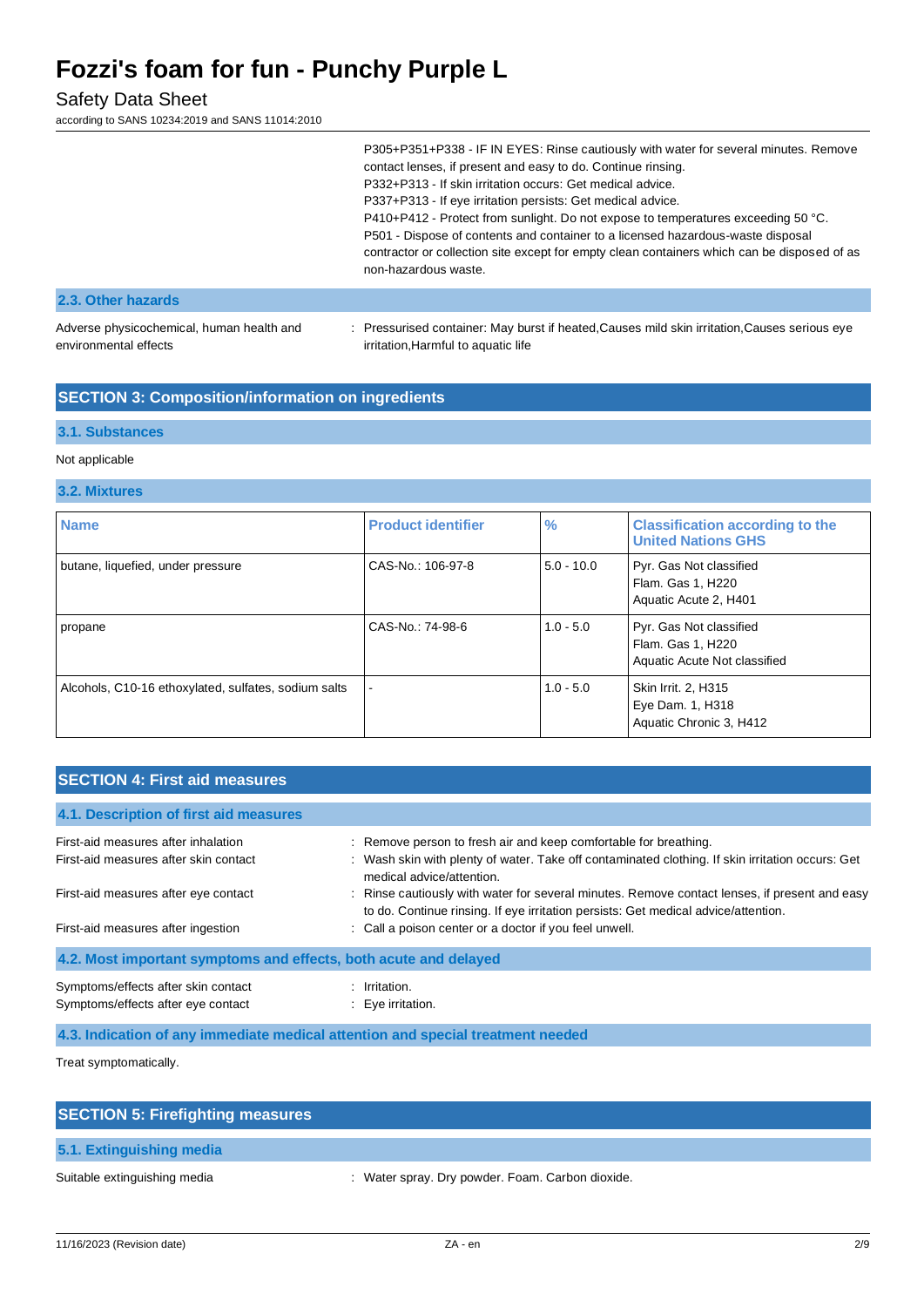## Safety Data Sheet

according to SANS 10234:2019 and SANS 11014:2010

| 5.2. Special hazards arising from the substance or mixture           |                                                                                                                                             |
|----------------------------------------------------------------------|---------------------------------------------------------------------------------------------------------------------------------------------|
| Explosion hazard<br>Hazardous decomposition products in case of fire | : Pressurised container: May burst if heated.<br>: Toxic fumes may be released.                                                             |
| 5.3. Advice for firefighters                                         |                                                                                                                                             |
| Protection during firefighting                                       | : Do not attempt to take action without suitable protective equipment. Self-contained<br>breathing apparatus. Complete protective clothing. |

| <b>SECTION 6: Accidental release measures</b>                            |                                                                                                                                                              |  |  |  |
|--------------------------------------------------------------------------|--------------------------------------------------------------------------------------------------------------------------------------------------------------|--|--|--|
| 6.1. Personal precautions, protective equipment and emergency procedures |                                                                                                                                                              |  |  |  |
| No additional information available                                      |                                                                                                                                                              |  |  |  |
| 6.1.1. For non-emergency personnel                                       |                                                                                                                                                              |  |  |  |
| Emergency procedures                                                     | : Ventilate spillage area. No open flames, no sparks, and no smoking. Avoid contact with skin<br>and eyes.                                                   |  |  |  |
| 6.1.2. For emergency responders                                          |                                                                                                                                                              |  |  |  |
| Protective equipment                                                     | Do not attempt to take action without suitable protective equipment. For further information<br>refer to section 8: "Exposure controls/personal protection". |  |  |  |
| <b>6.2. Environmental precautions</b>                                    |                                                                                                                                                              |  |  |  |
| Avoid release to the environment.                                        |                                                                                                                                                              |  |  |  |
| 6.3. Methods and material for containment and cleaning up                |                                                                                                                                                              |  |  |  |
|                                                                          |                                                                                                                                                              |  |  |  |

| For containment         | : Collect spillage.                                             |
|-------------------------|-----------------------------------------------------------------|
| Methods for cleaning up | : Mechanically recover the product.                             |
| Other information       | : Dispose of materials or solid residues at an authorized site. |

| <b>SECTION 7: Handling and storage</b>                            |                                                                                                                                                                                                                                                                |  |
|-------------------------------------------------------------------|----------------------------------------------------------------------------------------------------------------------------------------------------------------------------------------------------------------------------------------------------------------|--|
| 7.1. Precautions for safe handling                                |                                                                                                                                                                                                                                                                |  |
| Precautions for safe handling                                     | Ensure good ventilation of the work station. Keep away from heat, hot surfaces, sparks,<br>open flames and other ignition sources. No smoking. Do not pierce or burn, even after use.<br>Avoid contact with skin and eyes. Wear personal protective equipment. |  |
| Hygiene measures                                                  | : Wash contaminated clothing before reuse. Do not eat, drink or smoke when using this<br>product. Always wash hands after handling the product.                                                                                                                |  |
| 7.2. Conditions for safe storage, including any incompatibilities |                                                                                                                                                                                                                                                                |  |

Storage conditions : Protect from sunlight. Do not expose to temperatures exceeding 50 °C/ 122 °F. Store in a well-ventilated place. Keep cool.

### **SECTION 8: Exposure controls/personal protection**

#### **8.1. Control parameters**

| propane (74-98-6)                                                 |                             |  |
|-------------------------------------------------------------------|-----------------------------|--|
| South Africa - Occupational Exposure Limits (Airborne Pollutants) |                             |  |
| Local name                                                        | Propane                     |  |
| <b>OEL TWA</b>                                                    | 1800 mg/m <sup>3</sup>      |  |
| OEL TWA [ppm]                                                     | $1000$ ppm                  |  |
| Regulatory reference                                              | Government Notice No. R 904 |  |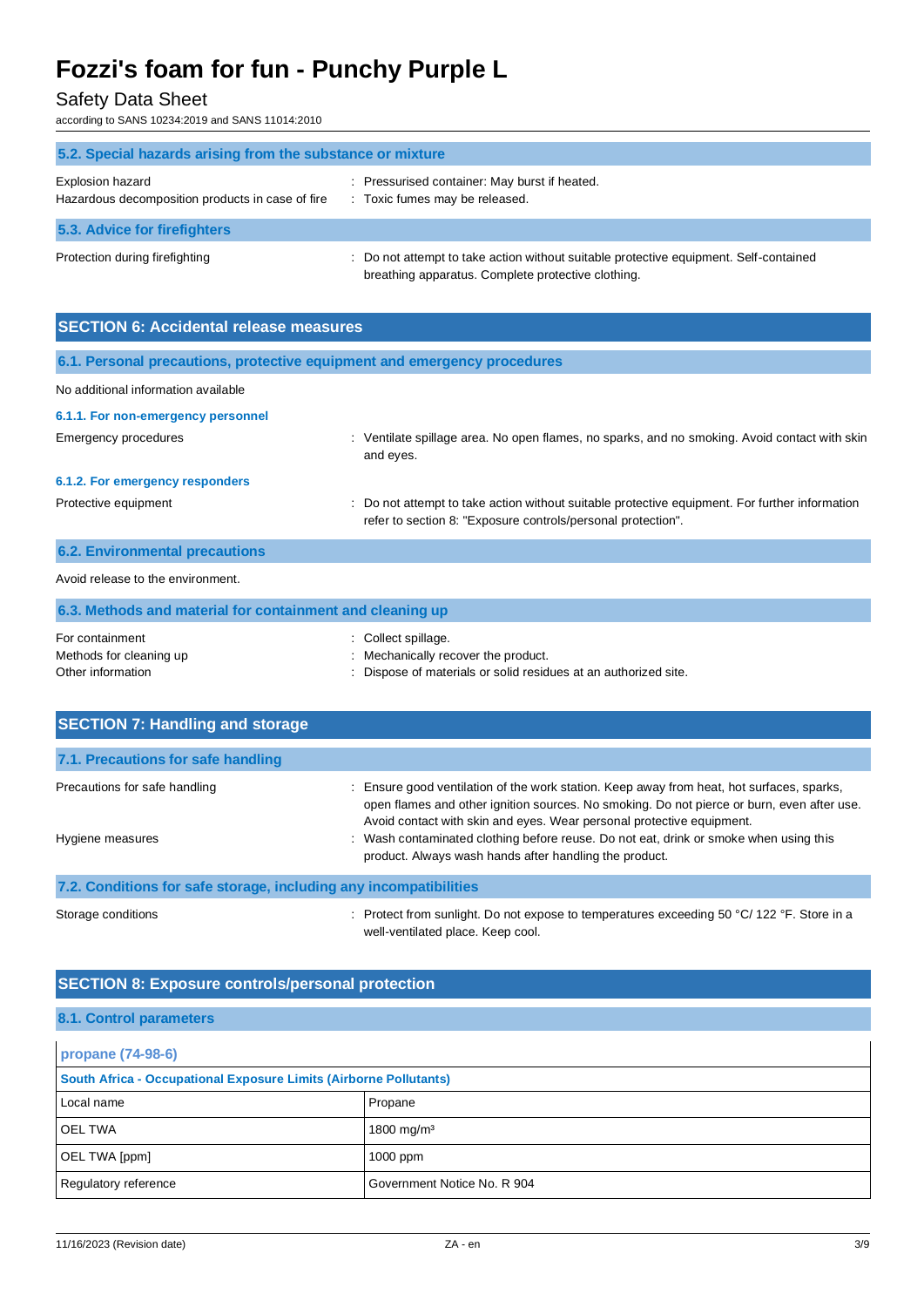### Safety Data Sheet

according to SANS 10234:2019 and SANS 11014:2010

| butane, liquefied, under pressure (106-97-8)                             |                             |  |
|--------------------------------------------------------------------------|-----------------------------|--|
| <b>South Africa - Occupational Exposure Limits (Recommended Limits)</b>  |                             |  |
| Local name                                                               | <b>Butane</b>               |  |
| <b>OEL TWA</b>                                                           | 1430 mg/m <sup>3</sup>      |  |
| OEL TWA [ppm]                                                            | 600 ppm                     |  |
| <b>OEL STEL</b>                                                          | 1780 mg/m <sup>3</sup>      |  |
| OEL STEL [ppm]                                                           | 750 ppm                     |  |
| Regulatory reference                                                     | Government Notice. R: 1179  |  |
| <b>South Africa - Occupational Exposure Limits (Airborne Pollutants)</b> |                             |  |
| Local name<br>n-Butane                                                   |                             |  |
| <b>OEL TWA</b>                                                           | 1430 mg/m <sup>3</sup>      |  |
| OEL TWA [ppm]                                                            | 600 ppm                     |  |
| <b>OEL STEL</b>                                                          | 1780 mg/m <sup>3</sup>      |  |
| OEL STEL [ppm]                                                           | 750 ppm                     |  |
| Regulatory reference                                                     | Government Notice No. R 904 |  |

#### **8.2. Appropriate engineering controls**

| Appropriate engineering controls |  |
|----------------------------------|--|
|----------------------------------|--|

: Ensure good ventilation of the work station.

- 
- Environmental exposure controls : Avoid release to the environment.

### **8.3. Individual protection measures, such as personal protective equipment (PPE)**

## Hand protection **in the contract of the Contract Server Contract Contract Protective gloves** : Protective gloves Eye protection  $\qquad \qquad$ : Safety glasses Skin and body protection **in the suitable protective clothing** : Wear suitable protective clothing

Respiratory protection : In case of insufficient ventilation, wear suitable respiratory equipment

## **Personal protective equipment symbol(s):**



### **8.4. Exposure limit values for the other components**

No additional information available

## **SECTION 9: Physical and chemical properties**

**9.1. Information on basic physical and chemical properties**

| Physical state                             | Liquid              |
|--------------------------------------------|---------------------|
| Appearance                                 | $:$ Liquid.         |
| Colour                                     | Purple.             |
| Odour                                      | : Grape.            |
| Odour threshold                            | : No data available |
| рH                                         | $5 - 7$             |
| pH solution                                | : No data available |
| Relative evaporation rate (butylacetate=1) | : No data available |
| Relative evaporation rate (ether=1)        | : No data available |
| Melting point                              | : Not applicable    |
| Freezing point                             | : No data available |
| Boiling point                              | : No data available |
| Flash point                                | : No data available |
|                                            |                     |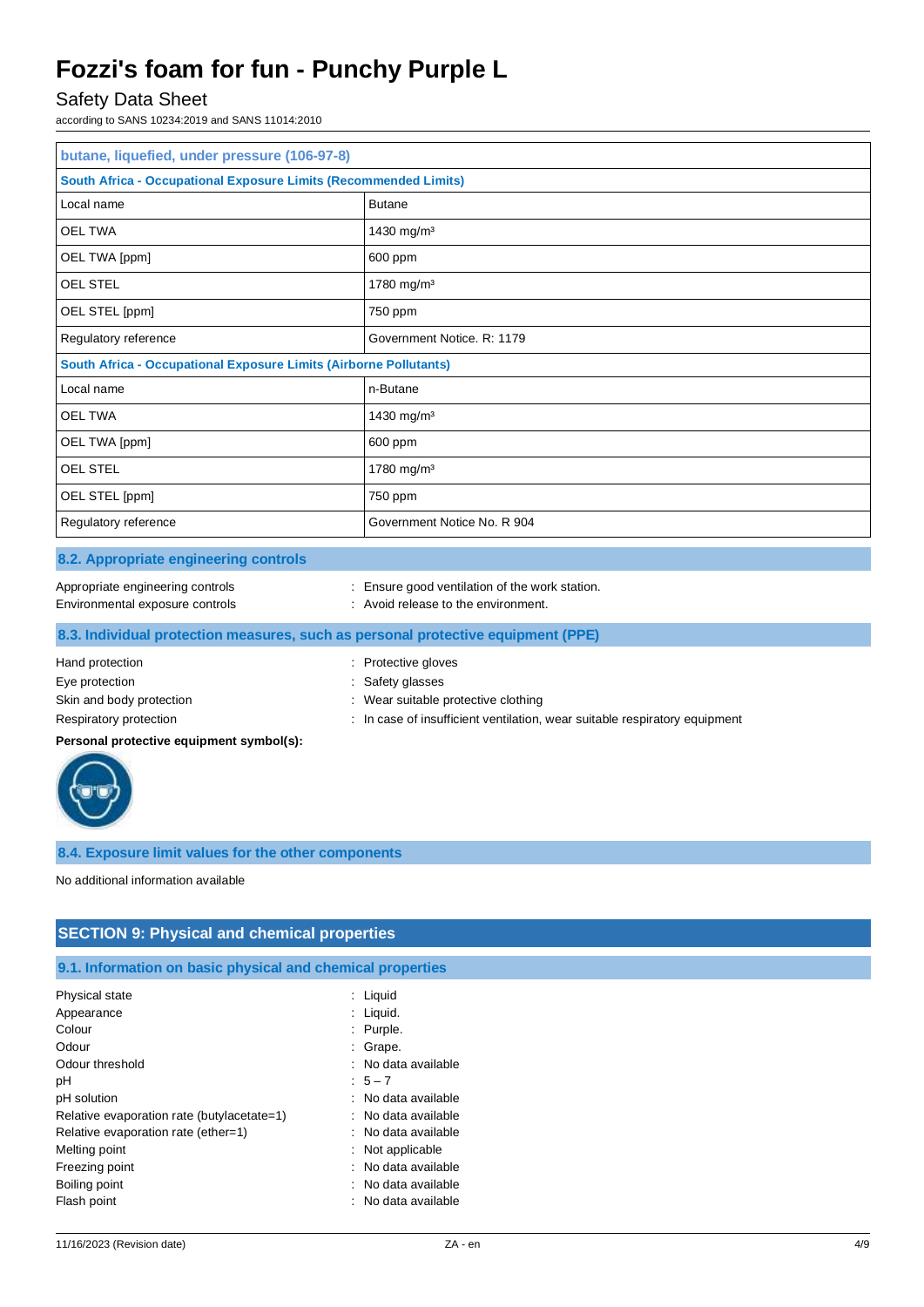## Safety Data Sheet

according to SANS 10234:2019 and SANS 11014:2010

| Auto-ignition temperature<br>Decomposition temperature<br>Flammability (solid, gas) | : No data available<br>No data available<br>$:$ Not applicable |
|-------------------------------------------------------------------------------------|----------------------------------------------------------------|
| Vapour pressure                                                                     | $\therefore$ No data available                                 |
| Vapour pressure at 50 °C                                                            | : No data available                                            |
| Relative vapour density at 20 °C                                                    | : No data available                                            |
| Relative density                                                                    | : No data available                                            |
| Relative density of saturated gas/air mixture                                       | : No data available                                            |
| Density                                                                             | : No data available                                            |
| Relative gas density                                                                | : No data available                                            |
| Solubility                                                                          | : No data available                                            |
| Partition coefficient n-octanol/water (Log Pow)                                     | : No data available                                            |
| Partition coefficient n-octanol/water (Log Kow)                                     | : No data available                                            |
| Viscosity, kinematic                                                                | : No data available                                            |
| Viscosity, dynamic                                                                  | : No data available                                            |
| Explosive properties                                                                | : Pressurised container: May burst if heated.                  |
| Oxidising properties                                                                | : No data available                                            |
| Explosive limits                                                                    | : No data available                                            |
| Lower explosive limit (LEL)                                                         | No data available                                              |
| Upper explosive limit (UEL)                                                         | : No data available                                            |
|                                                                                     |                                                                |

#### **9.2. Other information**

No additional information available

### **SECTION 10: Stability and reactivity**

#### **10.1. Reactivity**

Pressurised container: May burst if heated.

**10.2. Chemical stability**

Stable under normal conditions.

**10.3. Possibility of hazardous reactions**

No dangerous reactions known under normal conditions of use.

**10.4. Conditions to avoid**

Avoid contact with hot surfaces. Heat. No flames, no sparks. Eliminate all sources of ignition.

**10.5. Incompatible materials**

No additional information available

**10.6. Hazardous decomposition products**

Under normal conditions of storage and use, hazardous decomposition products should not be produced.

| <b>SECTION 11: Toxicological information</b>                                         |                                                                                       |  |
|--------------------------------------------------------------------------------------|---------------------------------------------------------------------------------------|--|
| 11.1. Information on toxicological effects                                           |                                                                                       |  |
| Acute toxicity (oral)<br>Acute toxicity (dermal)<br>Acute toxicity (inhalation)<br>÷ | : Not classified<br>: Not classified<br>Not classified                                |  |
| propane (74-98-6)                                                                    |                                                                                       |  |
| LC50 Inhalation - Rat [ppm]                                                          | > 800000 ppm (15 minutes, Rat, Male / female, Experimental value, Inhalation (gases)) |  |
| butane, liquefied, under pressure (106-97-8)                                         |                                                                                       |  |
| LC50 Inhalation - Rat                                                                | 1442.738 - 1443 mg/l 15 MIN                                                           |  |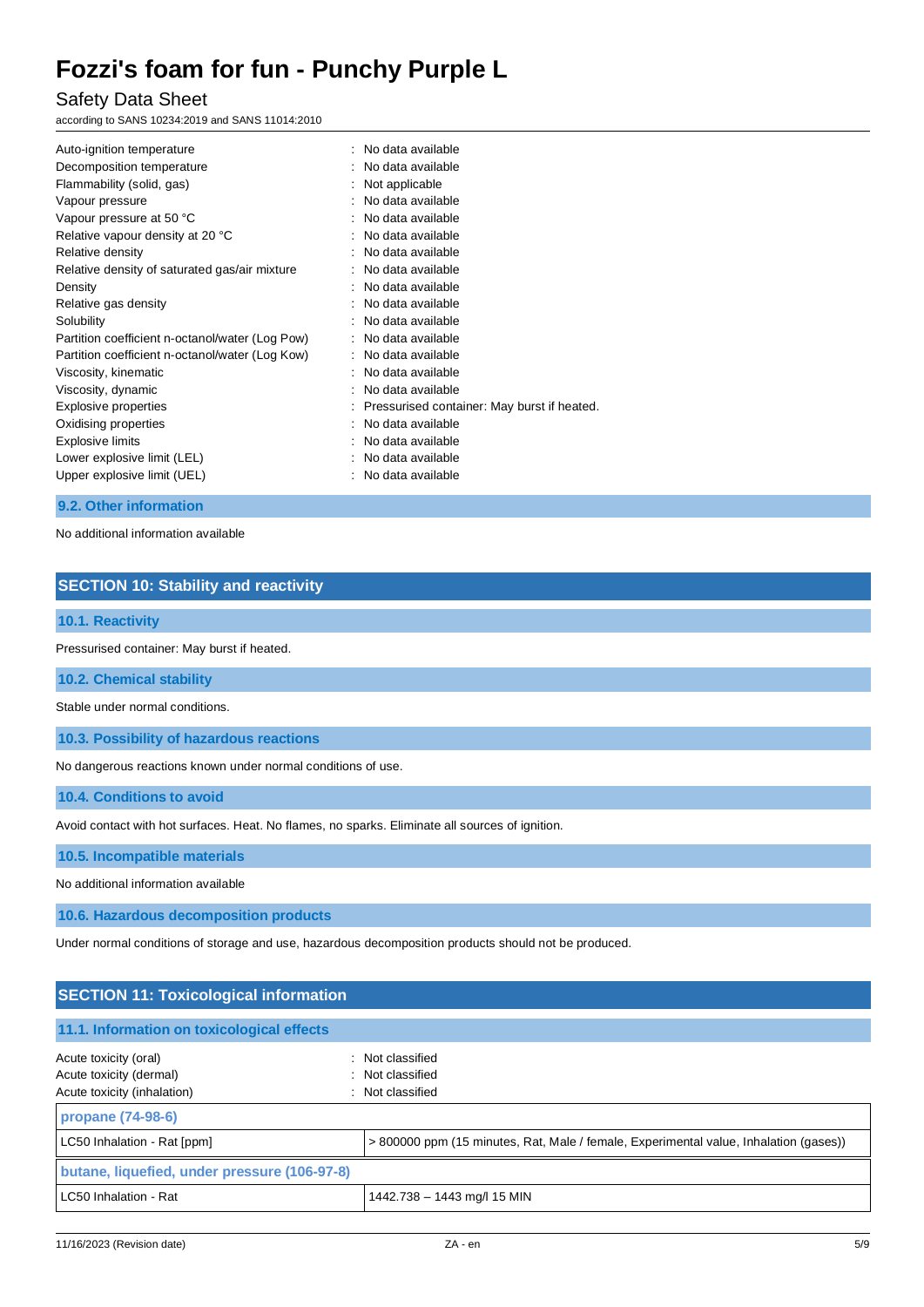## Safety Data Sheet

according to SANS 10234:2019 and SANS 11014:2010

| butane, liquefied, under pressure (106-97-8) |   |                                                 |
|----------------------------------------------|---|-------------------------------------------------|
| LC50 Inhalation - Rat [ppm]                  |   | 800000 ppm 15 MIN                               |
| Skin corrosion/irritation                    |   | : Causes mild skin irritation.<br>$pH: 5 - 7$   |
| Serious eye damage/irritation                |   | : Causes serious eye irritation.<br>$pH: 5 - 7$ |
| Respiratory or skin sensitisation            |   | : Not classified                                |
| Germ cell mutagenicity                       |   | : Not classified                                |
| Carcinogenicity                              |   | : Not classified                                |
| Reproductive toxicity                        |   | : Not classified                                |
| STOT-single exposure                         |   | : Not classified                                |
| STOT-repeated exposure                       |   | : Not classified                                |
| Aspiration hazard                            | ÷ | Not classified                                  |
| Fozzi's foam for fun - Punchy Purple L       |   |                                                 |
| Vaporizer                                    |   | aerosol                                         |

## **SECTION 12: Ecological information**

#### **12.1. Toxicity**

| Ecology - general<br>Hazardous to the aquatic environment, short-term<br>(acute)<br>Hazardous to the aquatic environment, long-term<br>(chronic) | : Harmful to aquatic life.<br>: Harmful to aquatic life.<br>: Not classified |  |
|--------------------------------------------------------------------------------------------------------------------------------------------------|------------------------------------------------------------------------------|--|
| propane (74-98-6)                                                                                                                                |                                                                              |  |
| LC50 - Fish [1]                                                                                                                                  | 24 mg/l (96 h, Pisces, Literature study)                                     |  |
| LC50 - Fish [2]                                                                                                                                  | 49.9 mg/l (96 h, Pisces, Fresh water, QSAR)                                  |  |
| EC50 - Crustacea [1]                                                                                                                             | 7 mg/l (48 h, Daphnia magna, Literature study)                               |  |
| BCF - Fish [1]                                                                                                                                   | $9 - 25$ (Pisces, QSAR)                                                      |  |
| Partition coefficient n-octanol/water (Log Pow)                                                                                                  | 1.09 - 2.8 (Experimental value, 20 °C)                                       |  |
| butane, liquefied, under pressure (106-97-8)                                                                                                     |                                                                              |  |
| LC50 - Fish [1]                                                                                                                                  | > 1000 mg/l (96 h, Pimephales promelas, QSAR)                                |  |
| EC50 72h - Algae [1]                                                                                                                             | $5.3 - 5.5$ mg/l (Algae, QSAR)                                               |  |
| Partition coefficient n-octanol/water (Log Pow)                                                                                                  | 2.89 (Experimental value)                                                    |  |
| 12.2. Persistence and degradability                                                                                                              |                                                                              |  |
| Fozzi's foam for fun - Punchy Purple L                                                                                                           |                                                                              |  |
| Persistence and degradability                                                                                                                    | No additional information available                                          |  |
| propane (74-98-6)                                                                                                                                |                                                                              |  |
| Persistence and degradability                                                                                                                    | Readily biodegradable in water.                                              |  |
| butane, liquefied, under pressure (106-97-8)                                                                                                     |                                                                              |  |
| Persistence and degradability                                                                                                                    | Readily biodegradable in water.                                              |  |
| 12.3. Bioaccumulative potential                                                                                                                  |                                                                              |  |
| Fozzi's foam for fun - Punchy Purple L                                                                                                           |                                                                              |  |
| Bioaccumulative potential                                                                                                                        | No additional information available                                          |  |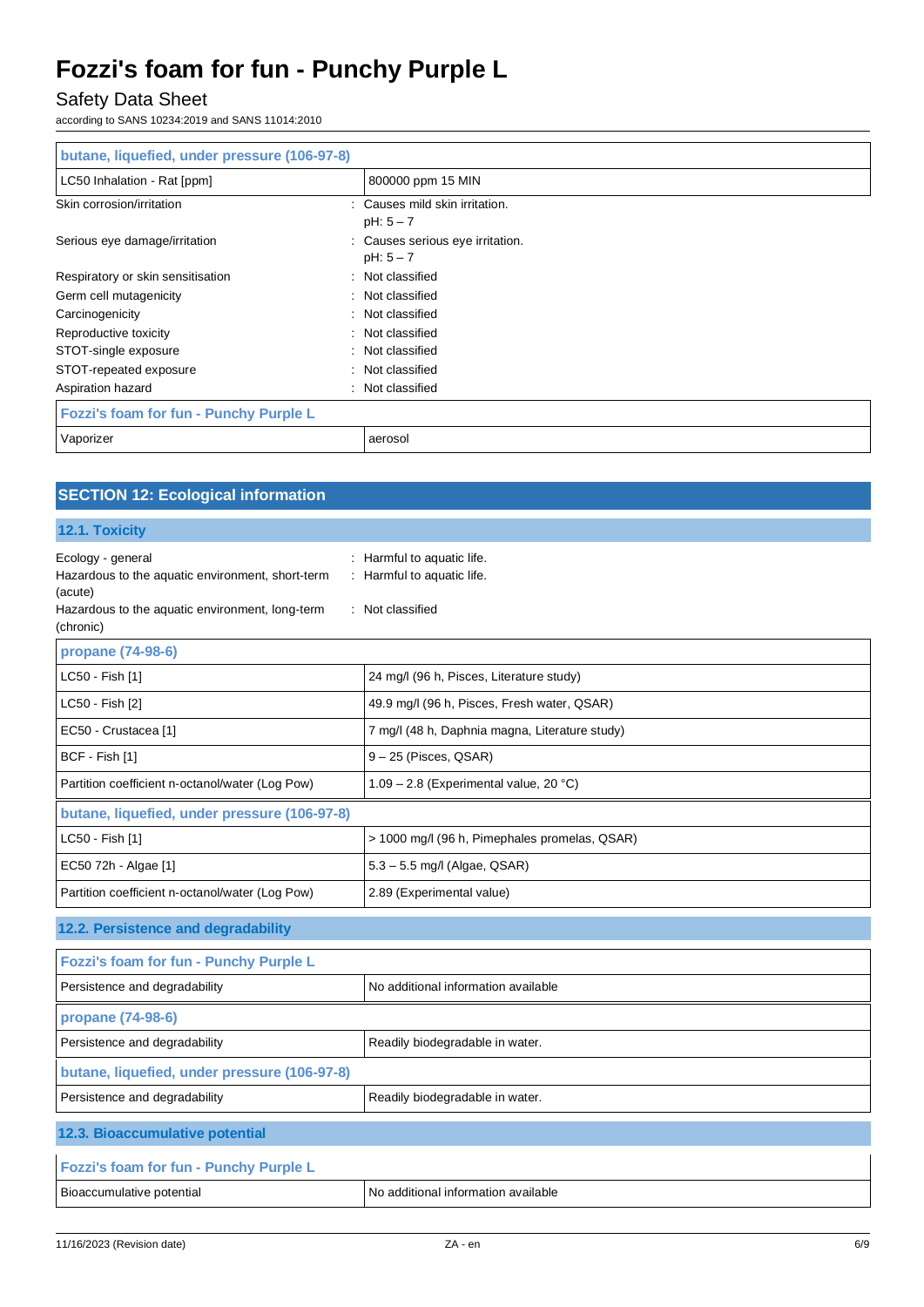## Safety Data Sheet

according to SANS 10234:2019 and SANS 11014:2010

| propane (74-98-6)                               |                                                    |  |
|-------------------------------------------------|----------------------------------------------------|--|
| BCF - Fish [1]                                  | $9 - 25$ (Pisces, QSAR)                            |  |
| Partition coefficient n-octanol/water (Log Pow) | $1.09 - 2.8$ (Experimental value, 20 °C)           |  |
| Bioaccumulative potential                       | Low potential for bioaccumulation (Log Kow $<$ 4). |  |
| butane, liquefied, under pressure (106-97-8)    |                                                    |  |
| Partition coefficient n-octanol/water (Log Pow) | 2.89 (Experimental value)                          |  |
| Bioaccumulative potential                       | Low potential for bioaccumulation (Log Kow $<$ 4). |  |
| 12.4. Mobility in soil                          |                                                    |  |
| Fozzi's foam for fun - Punchy Purple L          |                                                    |  |

| Mobility in soil                                | No additional information available    |  |
|-------------------------------------------------|----------------------------------------|--|
| propane (74-98-6)                               |                                        |  |
| Surface tension                                 | 0.016 N/m (-47 $^{\circ}$ C)           |  |
| Partition coefficient n-octanol/water (Log Pow) | 1.09 - 2.8 (Experimental value, 20 °C) |  |
| Ecology - soil                                  | Not applicable (gas).                  |  |
| butane, liquefied, under pressure (106-97-8)    |                                        |  |
| Surface tension                                 | $< 0.1$ N/m (0 °C)                     |  |
| Partition coefficient n-octanol/water (Log Pow) | 2.89 (Experimental value)              |  |
| Ecology - soil                                  | Not applicable (gas).                  |  |
| 12.5. Other adverse effects                     |                                        |  |

Ozone : Not classified Other adverse effects **in the contract of the contract of the contract of the contract of the contract of the contract of the contract of the contract of the contract of the contract of the contract of the contract of the** 

## **SECTION 13: Disposal considerations**

**13.1. Disposal methods**

Waste treatment methods : Dispose of contents/container in accordance with licensed collector's sorting instructions.

## **SECTION 14: Transport information**

| In accordance with SANS / IMDG / IATA |                 |                         |  |
|---------------------------------------|-----------------|-------------------------|--|
| <b>SANS</b>                           | <b>IMDG</b>     | <b>IATA</b>             |  |
| 14.1. UN number                       |                 |                         |  |
| 1950                                  | 1950            | 1950                    |  |
| 14.2. Proper Shipping Name            |                 |                         |  |
| <b>AEROSOLS</b>                       | <b>AEROSOLS</b> | Aerosols, non-flammable |  |
| 14.3. Transport hazard class(es)      |                 |                         |  |
| 2.2                                   | 2.2             | 2.2                     |  |
|                                       |                 |                         |  |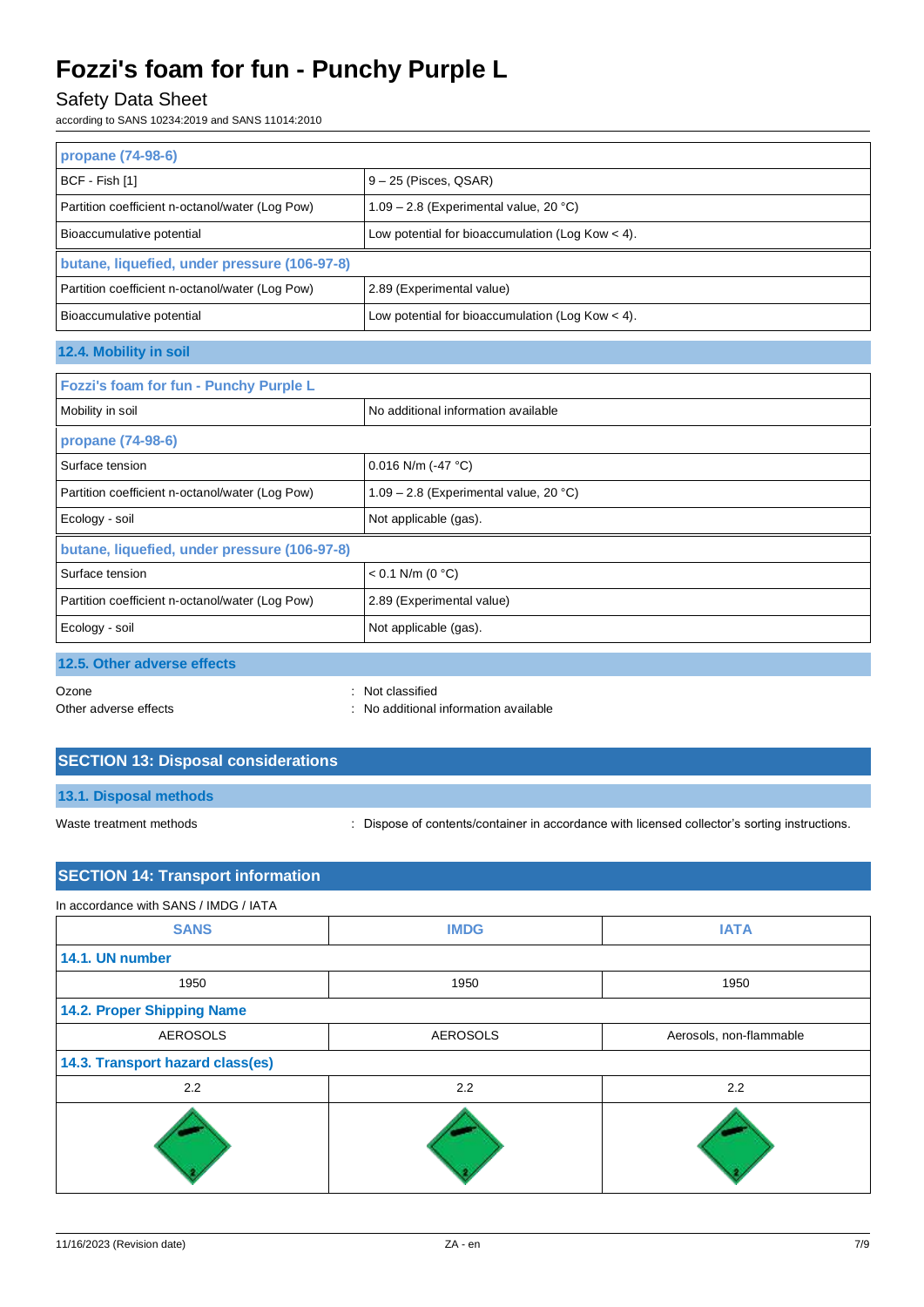## Safety Data Sheet

according to SANS 10234:2019 and SANS 11014:2010

| <b>SANS</b>                                                                                                                                                                                                                                                                                                                                                                                                                                                                                    | <b>IMDG</b>                                                                                                                                                                                                     | <b>IATA</b>                                                             |
|------------------------------------------------------------------------------------------------------------------------------------------------------------------------------------------------------------------------------------------------------------------------------------------------------------------------------------------------------------------------------------------------------------------------------------------------------------------------------------------------|-----------------------------------------------------------------------------------------------------------------------------------------------------------------------------------------------------------------|-------------------------------------------------------------------------|
| 14.4. Packing group                                                                                                                                                                                                                                                                                                                                                                                                                                                                            |                                                                                                                                                                                                                 |                                                                         |
| Not applicable                                                                                                                                                                                                                                                                                                                                                                                                                                                                                 | Not applicable                                                                                                                                                                                                  | Not applicable                                                          |
| <b>14.5. Environmental hazards</b>                                                                                                                                                                                                                                                                                                                                                                                                                                                             |                                                                                                                                                                                                                 |                                                                         |
| Dangerous for the environment: No                                                                                                                                                                                                                                                                                                                                                                                                                                                              | Dangerous for the environment : No<br>Marine pollutant : No                                                                                                                                                     | Dangerous for the environment : No                                      |
| No supplementary information available                                                                                                                                                                                                                                                                                                                                                                                                                                                         |                                                                                                                                                                                                                 |                                                                         |
| 14.6. Special precautions for user                                                                                                                                                                                                                                                                                                                                                                                                                                                             |                                                                                                                                                                                                                 |                                                                         |
| <b>SANS</b><br>Special provisions (SANS)<br>Limited quantities (SANS)<br>Limited quantities (SANS)<br>Packagings, large packagings and IBCs Packing<br>instructions (SANS)<br>Packagings, large packagings and IBCs Special<br>packing instructions (SANS)<br><b>IMDG</b><br>Special provisions (IMDG)<br>Packing instructions (IMDG)<br>Special packing provisions (IMDG)<br>EmS-No. (Fire)<br>EmS-No. (Spillage)<br>Stowage category (IMDG)<br><b>IATA</b><br>PCA Excepted quantities (IATA) | : 63, 190<br>See SP277<br>See SP277<br>P003<br>: PP17, PP87<br>: 63, 190, 277, 327, 344, 381, 959<br>P207, LP200<br>PP87, L2<br>÷<br>: F-D - FIRE SCHEDULE Delta - FLAMMABLE GASES<br>: None<br>$\mathbf{E}$ EO | S-U - SPILLAGE SCHEDULE Uniform - GASES (FLAMMABLE, TOXIC OR CORROSIVE) |
| PCA Limited quantities (IATA)<br>PCA limited quantity max net quantity (IATA)<br>PCA packing instructions (IATA)<br>PCA max net quantity (IATA)<br>CAO packing instructions (IATA)<br>CAO max net quantity (IATA)<br>Special provisions (IATA)<br>ERG code (IATA)                                                                                                                                                                                                                              | Y203<br>30kgG<br>203<br>: 75kg<br>203<br>150 <sub>kg</sub><br>: A98, A145, A167, A802<br>: 2L                                                                                                                   |                                                                         |

**14.7. Transport in bulk according to Annex II of MARPOL 73/78 and the IBC Code**

Not applicable

### **SECTION 15: Regulatory information**

**15.1. Safety, health, and environmental national regulations specific for the product**

No additional information available

| <b>SECTION 16: Other information</b> |              |  |
|--------------------------------------|--------------|--|
| Issue date                           | : 16/11/2021 |  |
| Revision date                        | : 16/11/2023 |  |
|                                      |              |  |

| <b>Full text of H-statements</b> |                                     |  |
|----------------------------------|-------------------------------------|--|
| H220                             | Extremely flammable gas.            |  |
| H225                             | Highly flammable liquid and vapour. |  |
| H226                             | Flammable liquid and vapour.        |  |